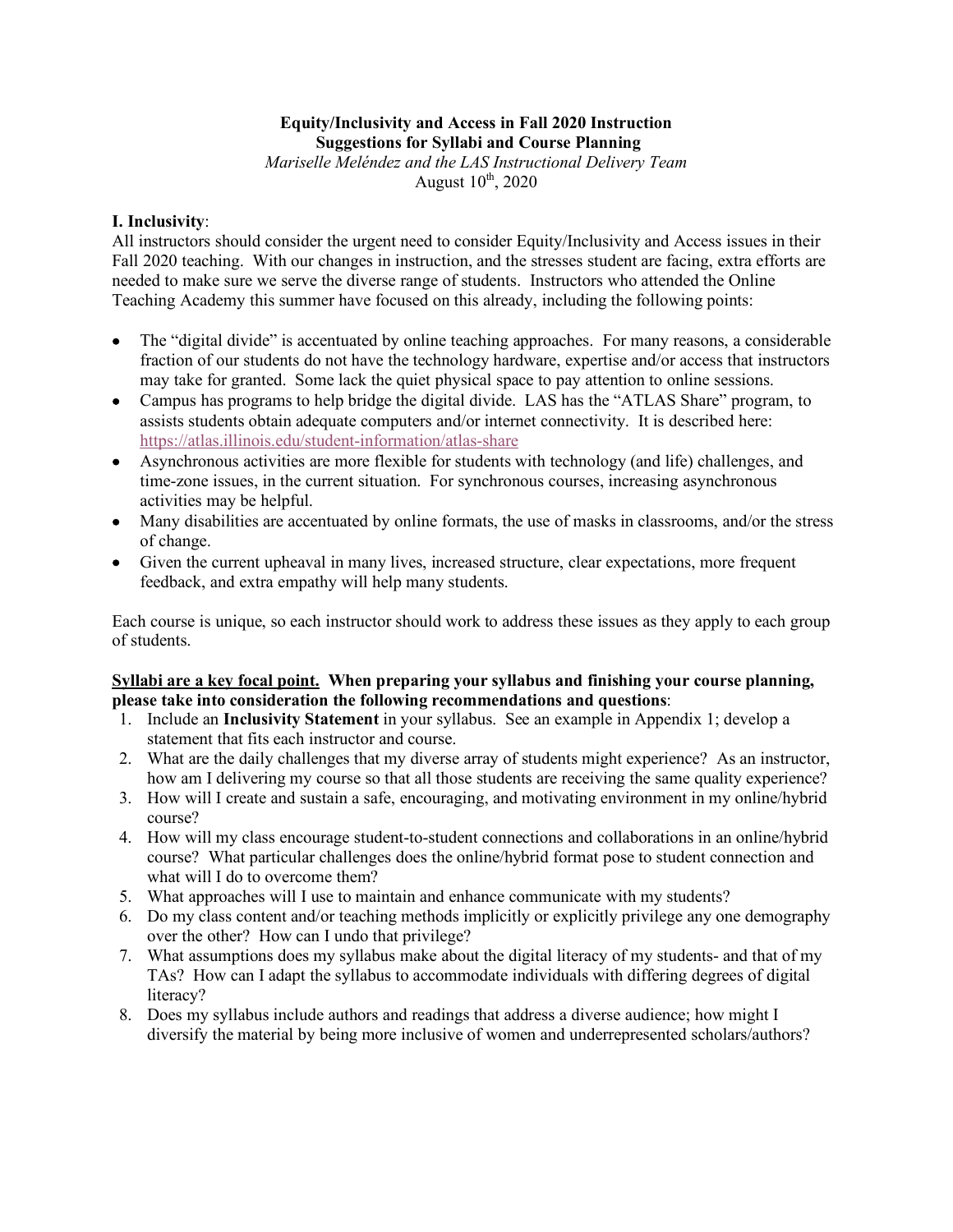# **II. Accessibility**

Here are some basic accessibility principles to keep in mind as you create or revise your syllabus and finalize teaching plans for fall semester 2020.

- Please include a **disability statement in your syllabus** (See examples in Appendix 2 below)
- Always **describe and explain images** in power point presentations, for students with visual disabilities
- **Computer-generated captions** in videos are often unreliable. Campus provided help with captioning in the spring semester and will likely do so again in the fall.
- **Communicate** early and often with DRES-registered students and with DRES access specialists. Different students will have different needs and levels of comfort coming to you. Let them know that lines of communication are open. Be aware, too, that DRES access specialists are available to help articulate needs and develop solutions.
- **Clarity.** Make your syllabus as clean and clear as possible (large font; ample spacing; eliminate italics, underlining, and unnecessary hyperlinks, which make it harder for students to read text; use consistent formatting). Be clear in laying out expectations for participation, standards of evaluation, and due dates. Presenting this information clearly can help students prepare and can significantly reduce mental and physical stress.
- **Content.** As you assign and/or create content for your class, work to make it fully accessible. Are texts available in digital format? Do videos have closed captioning? Are course resources available directly on your Moodle / Compass page? The fewer clicks required to reach an item, the more accessible it is.

Note that many steps taken to help DRES-registered students benefit all students by creating a more welcoming classroom for everyone.

### **Accessibility/disability Resources:**

Much of the above was distilled from the DRES pdf document "Learn How to Support Students with Disabilities" *(separate pdf document*).

Another excellent resource: UI System "Ten Principles for Enhancing Course Accessibility": https://www.uaps.uillinois.edu/cms/One.aspx?portalId=808247&pageId=877044

**\_\_\_\_\_\_\_\_\_\_\_\_\_\_\_\_\_\_\_\_\_\_\_\_\_\_\_\_\_\_\_\_\_\_\_\_\_\_\_\_\_\_\_\_\_\_\_\_\_\_\_\_\_\_\_\_\_\_\_\_\_\_\_\_\_\_\_\_\_**

Many links to additional accessibility resources are listed on the CITL "Basic Accessibility Resources" page: https://cdn.citl.illinois.edu/courses/other/diyintensive/accessibility\_resources.html#pdf

## **Appendix 1: Inclusivity Statement Example**

The effectiveness of this course is dependent upon the creation of an encouraging and safe classroom environment. Exclusionary, offensive or harmful speech (such as racism, sexism, homophobia, transphobia, etc.) will not be tolerated and in some cases will be subject to University harassment procedures. We are all responsible for creating a positive and safe environment that allows all students equal respect and comfort. I expect each of you to help establish and maintain and environment where you and your peers can contribute without fear of ridicule or intolerant or offensive language. *(Thank you to Professor Robyn Deterding (AHS) for granting us permission to share the above statement that they include in their course syllabi)*

# **Appendix 2: Example disability statements:**

Below are several different types of examples that instructors can put on their syllabus. It is recommended that all instructors include the standard statement on their syllabus and make reference to this several times throughout the semester to create a welcoming environment for students with